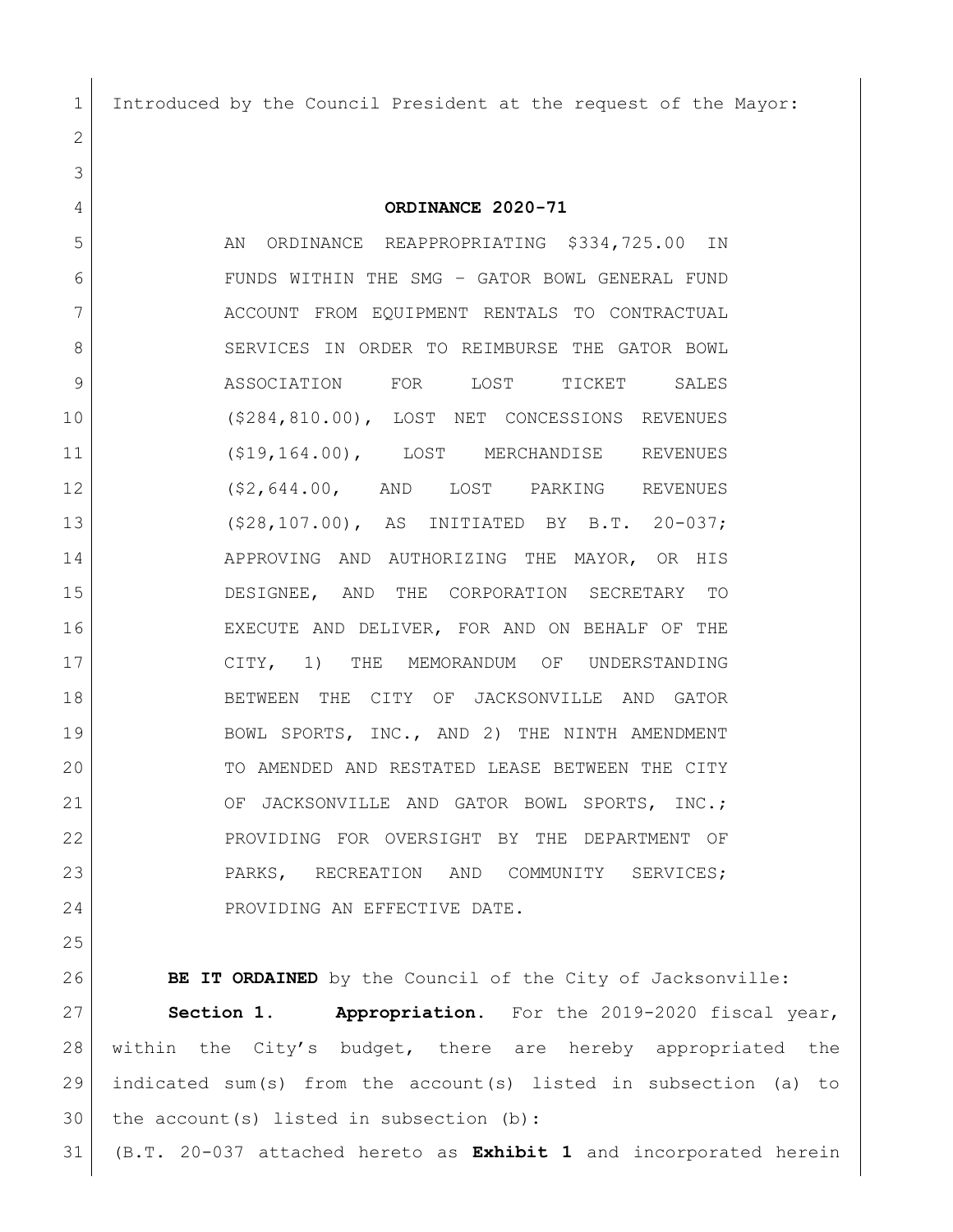by this reference)

| (a) | Appropriated from: |              |
|-----|--------------------|--------------|
|     | See B.T. 20-037    | \$334,725.00 |
| (b) | Appropriated to:   |              |
|     | See B.T. 20-037    | \$334,725.00 |
|     |                    |              |

(c) **Explanation of Appropriation**

7 | The appropriation above is a reappropriation of funds 8 | Within the SMG - Gator Bowl general fund account from Equipment Rentals to Contractual Services in order to provide funding to reimburse the Gator Bowl Association 11 for lost revenues.

 **Section 2. Purpose.** The purpose of the appropriation in Section 1 is to provide funding to reimburse the Gator Bowl Association, Inc. (the "Association") for lost revenue. The City 15 had an obligation to install temporary seating for the January 2, 2020 Gator Bowl game at its own expense. Due to the close proximity of a Jacksonville jaguars game on December 29, 2019, the Association agreed to amend the lease to remove the requirement that the City install the temporary seating in exchange for the City's agreeing to reimburse the Association in the amount of \$334,725.00 for lost revenues due to lost ticket sales (\$284,810.00 for 2,082 seats), lost net concession revenues (\$19,164.00 for 2,054 patrons), lost merchandise revenues (\$2,644), and lost parking revenues (\$28,107.00). The total reimbursement is a savings 25 of \$74,275.00 from the original budget appropriation.

 **Section 3. Approval and authorization.** There is hereby approved, and the Mayor, or his designee, and the Corporation Secretary are hereby authorized to execute and deliver on behalf of the City: i) the Memorandum of Understanding between the City of Jacksonville and Gator Bowl Sports, a copy of which is attached hereto as **Exhibit 2** and incorporated herein by this reference (the